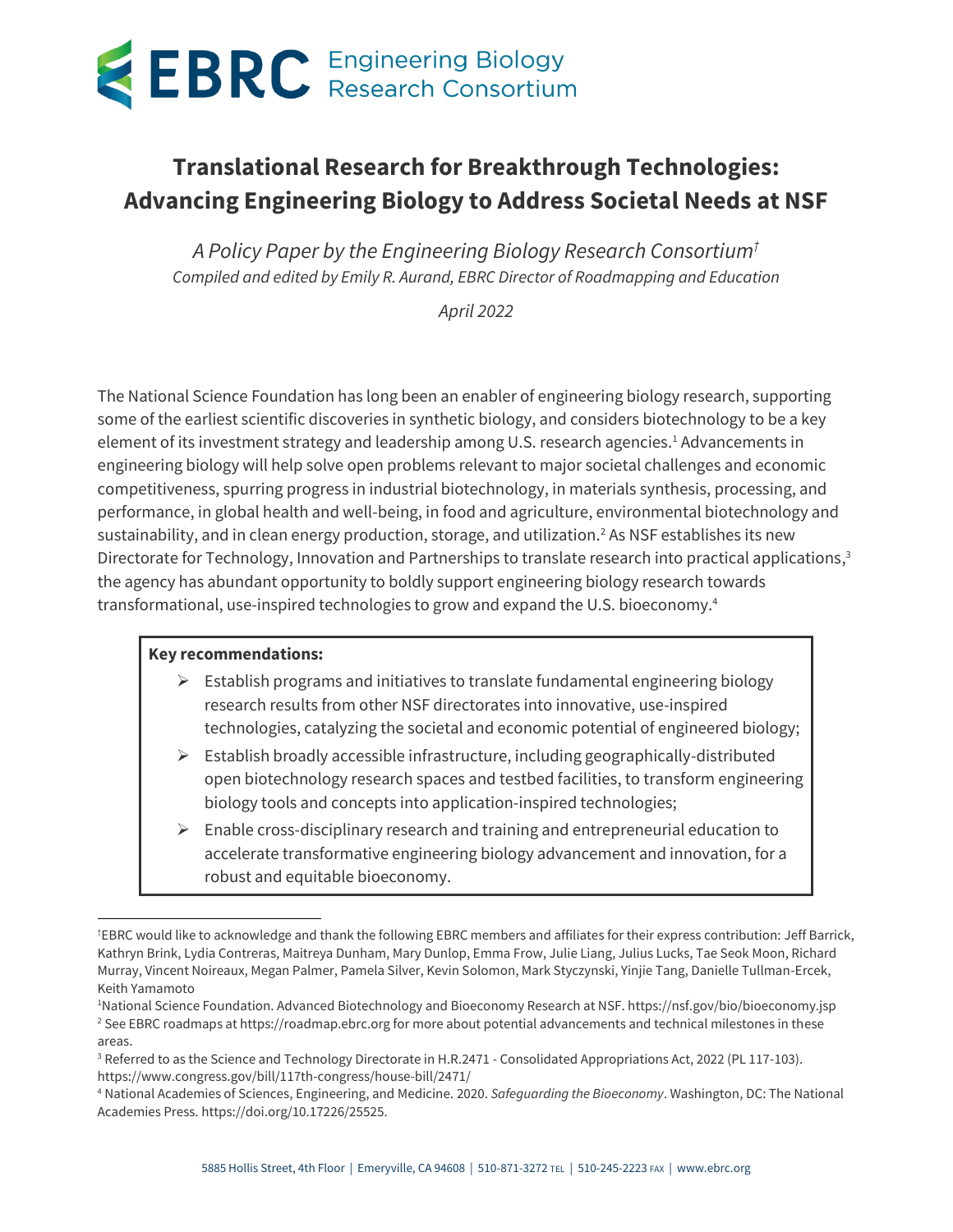

### **Opportunity for Impact**

Today, much of the engineering biology research community is funded through NSF research awards,<sup>5</sup> primarily through the Biological Sciences and Engineering Directorates.<sup>6</sup> These awards have generated a vast number of the fundamental capabilities and tools that underpin engineering biology research, including high-throughput gene assembly, sequencing, and screening, data-driven design and integration of macromolecules and circuits, and contextual transformation and characterization of host cells.<sup>7</sup> Continued support of this basic research is essential, but new programs and opportunities can catalyze and accelerate the early-stage translation of tools and discoveries from the established directorates.

## **The TIP Directorate should support programs to transform fundamental research results into innovative, use-inspired technologies, catalyzing the societal and economic potential of engineered biology.**

Engineering biology researchers need the ability to rapidly design, test, and learn from their fundamental discoveries in settings dedicated to the translation of ideas. The TIP can support the initial transition of a fundamental engineering biology tool or platform to technology by providing opportunities for researchers to explore potential real-world environments and determine utilization and constraints across many application sectors *prior to scale-up*. Such investigations will go beyond the novelty or basic understanding of a system, pathway, or tool to explore and better understand the potential applications, real-world behaviors, and system-level impacts of engineered biology, in advance of establishing feasibility for market or commercial potential.

# **The TIP Directorate should invest in broadly accessible infrastructure, including geographicallydistributed open biotechnology research spaces and testbed facilities.**

Sites and facilities that allow independent researchers to access tools and testbeds, and provide platforms to share the data generated, will not only enable researchers to more efficiently and effectively progress technologies, but will also catalyze greater collaboration. Facilities should leverage partnerships between academic institutions, industry, non-profits, and government to create ecosystems with shared resources and knowledge. Such open research spaces can enable engineering biologists to access platforms and technologies that might otherwise be inaccessible or unfeasible. Notably, applicationinspired testbeds and instrumentation must integrate digital infrastructure and computational capabilities, such as complex modeling and machine learning, to better understand and analyze engineering biology solutions. By establishing these facilities beyond traditional biotechnology hubs (notably the Boston and the San Francisco Bay areas), not only would NSF diversify research and development opportunities, but also better support education and workforce equity across the U.S. and capitalize on local resources and communities.

<sup>5</sup> Based on data collected from an informal survey of EBRC members.

<sup>6</sup> Data collected from https://www.nsf.gov/awardsearch/advancedSearch.jsp on 10 Jan 2022.

<sup>7</sup> Engineering Biology Research Consortium (2019). *Engineering Biology: A Research Roadmap for the Next-Generation Bioeconomy*. DOI: 10.25498/E4159B. http://roadmap.ebrc.org/2019-roadmap